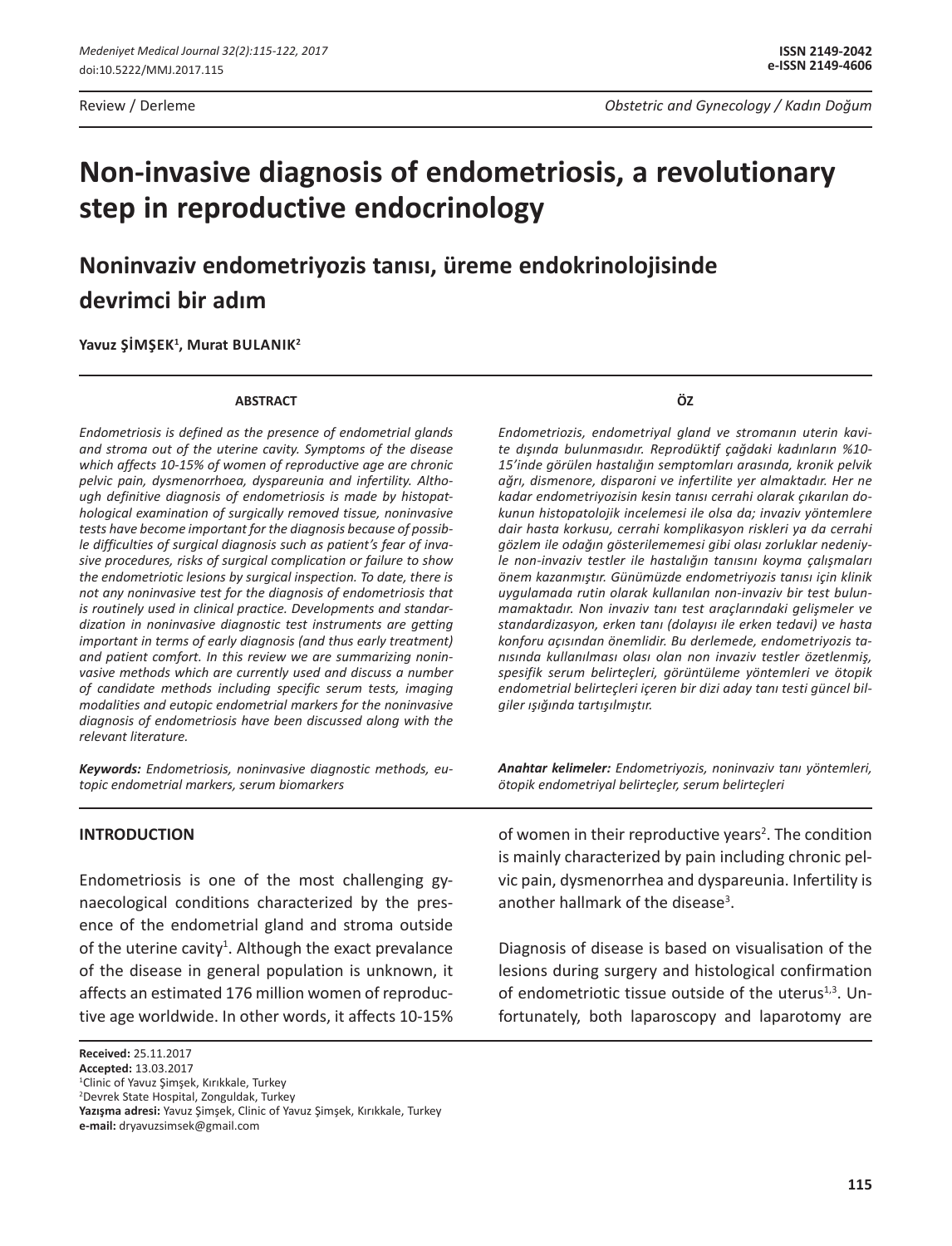invasive procedures and the requirement of these invasive procedures is a deterring factor for patients to make the diagnosis and treatment of disease<sup>4</sup>. Moreover, surgery is associated with rare but significant potential risks for the patients, as expected. Another point is that surgical inspection can not enhance a definitive diagnosis in some endometriosis patients, particularly cases with retroperitoneal or rectovaginal endometriosis. Therefore, ongoing efforts are being made in the relevant literature to develop noninvasive or less invasive diagnostic tools such as imaging techniques and biochemical markers for endometriosis.

Development of noninvasive diagnostic test tools for endometriosis would have a pioneer impact on the management of these cases, diminishes the delay of time of diagnosis and improves the patients' quality of life by enhancing timely treatment of the condition.

However, to date, any noninvasive test for the diagnosis of endometriosis that is routinely utilised in clinical practice is not available<sup>5</sup>. Therefore, there is a need to produce noninvasive diagnostic tests for endometriosis in order to hasten the diagnostic process and optimise management of the cases. Thus, a consensus workshop, declared following the 10<sup>th</sup> World Congress of Endometriosis, proposed that, development of noninvasive diagnostic tests was one of the priorities in endometriosis research<sup>6</sup>.

In this review we summarise the noninvasive methods which are currently evaluated and discuss new insights for the noninvasive diagnosis of endometriosis. In addition to the patient history and pelvic examination, a variety of tests including imaging, serum markers, eutopic endometrium characteristics or peritoneal fluid components have been suggested as valuable diagnostic measures for endometriosis. Although most of these tests are associated with blood or tissue sampling or with intracavity imaging, we will define all tests that do not involve anaesthesia and surgery as 'non-invasive'.

In this chapter, a number of noninvasive diagnostic tests of endometriosis in the relevant literature were evaluated into four main categories: (A) history and clinical examination; (B) imaging modalities; (C) serum biomarkers; (D) eutopic endometrial markers.

#### **A-History and clinical examination**

Although endometriosis is mainly characterized by pelvic pain, either menstrual or non-menstrual, other common causes of pelvic pain including adenomyosis, primary dysmenorrhea and leiomyoma may mimic the symptoms of the condition. In addition, women may also be asymptomatic and endometriosis may be diagnosed incidentally with a finding of an ovarian endometrioma on imaging or endometriosis lesions at time of surgery for another indication. In their review, Eskenazi and Warner reported that endometriosis has been found in 4.1 percent of asymptomatic women undergoing laparoscopy for sterilization<sup>7</sup>.

In a retrospective analysis women with endometriosis were more likely to have infertility, dysmenorrhoea, dyspareunia and abdominopelvic pain compared to healthy controls<sup>8</sup>. However, another study demonstrated that these symptoms were not predictive of diagnosis of endometriosis<sup>9</sup>.

Women with endometriosis may also suffer from other syndromes characterized by pain such as irritable bowel syndrome and painful bladder syndrome. Endometriosis, particularly extrapelvic endometriosis may be associated with bladder or bowel symptoms including cyclic hematuria, diarrhea or cyclic hematochezia.

Although taking history of patient is first step in the diagnosis of medical conditions, it is not markedly helpful in the evaluation of women with endometriosis due to the increased prevalence of asymptomatic disease (2% to 50%), wide range of disease-related symptoms and the weak association between the presenting symptoms and severity of the condition $8,10$ .

What is the diagnostic value of physical examination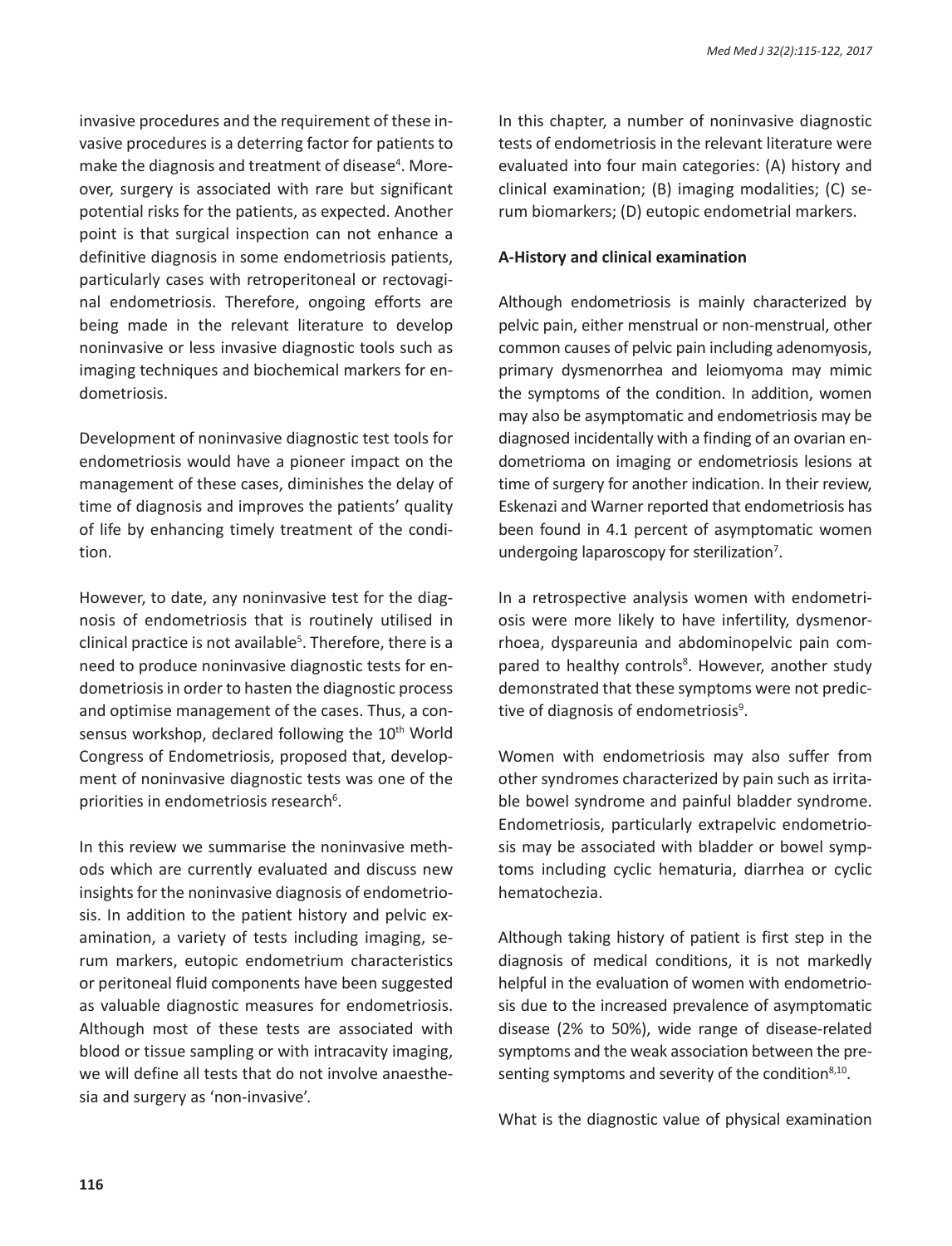for endometriosis? Some abnormalities on clinical examination may give clues for diagnosis of endometrosis. Local tenderness and nodularity on the pouch of Douglas or on sacro-uterine ligaments indicate deep endometriosis (DE), an enlarged and fixed cystic ovarian mass may suggest an endometrioma, and a fixed uterus or a frozen pelvis may suggest endometriosisrelated adhesions. Although some authors have proposed that nodularity of uterosacral ligaments can be better diagnosed during menstrual days, no research have definitively demonstrated this finding<sup>11</sup>. Researches have shown that abnormal clinical findings indicating endometriosis correlate with the presence of endometriotic foci on laparoscopic observation in 70%to 90% of the patients. However, most of the endometriosis-related clinical findings have a wide range of differential diagnosis $12$ . Moreover, a normal gynecological examination does not exclude the condition, as more than half of women with a clinically normal pelvic examination have been found to have endometriosis during laparoscopy $9,13$ .

Therefore it can be say that history and physical examination solely are not sufficiently sensitive for diagnosis of endometriosis and both can be used as parameters of combined noninvasive diagnostic algorithms.

# **B-Imaging modalities**

Ultrasonography (USG) and magnetic resonance imaging (MRI) are major noninvasive imaging tools to diagnose endometriotic lesions. Ultrasound is costeffective and readily available, but user-dependent and MRI enhances more accurate and objective data but significantly more expensive.

Endometriosis can be presented in three different forms: a) endometriotic cysts (endometrioma), deep endometriotic lesions and superficial endometriotic implants. Sensitivity and specificity of MRI and USG change for each type of disease.

#### *Endometriotic ovarian cysts*

The effectiveness and accuracy of transvaginal ultra-

sonography (TVS) for the detection of ovarian endometriotic cysts have been proven in the relevant literature with a considerable number of trials. Detection of diffuse homogenous ground-glass internal echoes, and hyperechogenic foci in cyst wall is the typical sonographic features of endometriomas. In their systematic review, Moore et al.<sup>14</sup> reported that sensitivity and specificity of TVS were 64-89% and 89-100%, respectively. It needs to be added that TVS is more useful in the diagnosis of ovarian endometriomas, which have a largest diameter of 2 cm or more. Sonographic features of endometriomas may be present in haemorrhagic cysts, dermoid cysts, ovarian abscess and epithelial ovarian tumors<sup>14,15</sup>.

MRI has higher diagnostic performance than TVS in detecting endometriomas however this metod has not been suggested as primary diagnostic tool due to its high cost. It may be used for the differential diagnosis of endometriomas in case TVS is indeter $minant<sup>16</sup>$ .

As the cost of sonography is less than the more sophisticated imaging techniques such as MRI, currently TVS is the preferred method of diagnosing ovarian endometrioma.

# *Deep endometriosis*

Detection of DE is more challenging. Several imaging methods, such as TVS, transrectal ultrasonography (TRU), computerized tomography (CT) and MRI have been used to improve the noninvasive diagnosis of DE. Bazot et al. $17$  have reported the potential value of TVS for the diagnosis DE and confirmed in a larger study that TVS effectively detected deep endometriotic lesions of the rectum. Authors have claimed that TVS has a sensitivity, specificity, positive and negative predictive values for the diagnosis of DE as 78.5, 95.2, 95.4 and 77.9%, respectively. Authors also stated that TVS is less useful for vaginal, uterosacral, and rectovaginal septum involvement.

In their systematic review and meta-analysis on diagnostic accuracy of TVS for noninvasive diagnosis of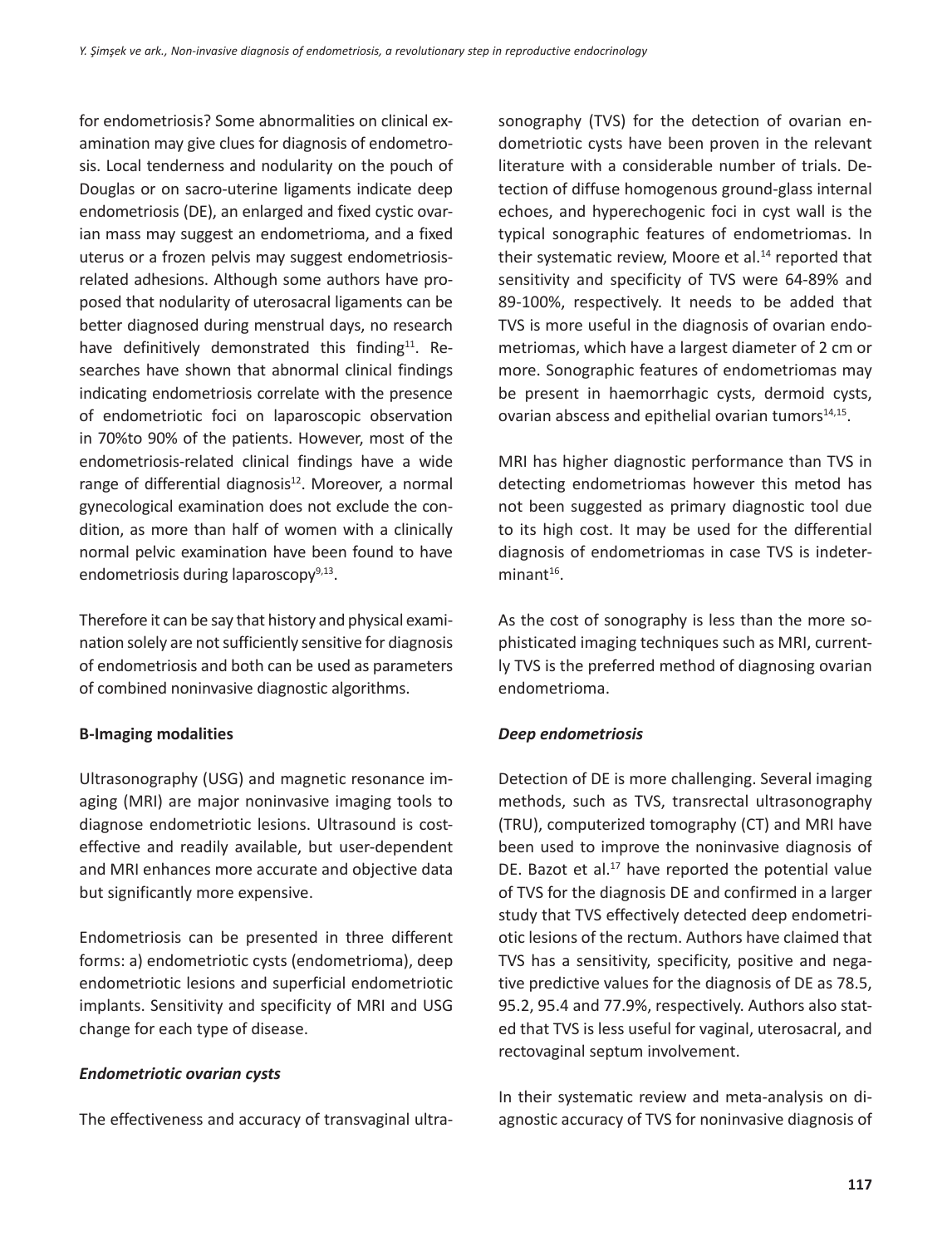bowel endometriosis, Hudelist et al. reported a sensitivity of 91% and specificity of 98% for the diagnosis of DE of the rectosigmoid $18$ . The TVS is however operator dependent and these high diagnostic rates may not be expected in day-to-day practice, unless the operator has a special expertise with this tool.

Abrao et al.<sup>19</sup> compared the use of bimanual examination, TVS and magnetic resonance imaging (MRI) for the detection of DE of the rectosigmoid in 104 patients, demonstrating higher sensitivity and specificity for TVS when compared with MRI and clinical examination. Saba et al.<sup>20</sup>, on the other hand, reported that TVS and MRI have similar results in the detection of rectosigmoid endometriosis.

Transrectal ultrasonography may also be used to identify rectal endometriosis and the depth of lesions, but it has not been shown to be superior to  $TVS^{21}$ .

Although comparative studies are scarce and inconsistent, with its low cost and wide availability, TVS seems to be the first-line noninvasive diagnostic approach for DE.

# *Superficial endometriotic implants*

The superficial implants are typically 2-3 mm in size and generally located under the serosal tissue of the peritoneum, as well as on the surface of pelvic organs. With time, lesions turn to powder burn appearance because of repeated haemorrhage and inflammation with resultant fibrosis and haemosiderin deposition in them. On the contrary to sucessful diagnosis of endometriotic cysts and DE, both TVS and MRI have a low sensitivity for the diagnosis of superficial endometriotic lesions and pelvic adhesions. Currently, most of the adhesions and superficial implants cannot be identified without surgery. Nonetheless fat saturated MRI increases the detection rate of small haemorrhagic lesions measuring less than 5 mm from 4% at conventional MRI to 50 percent<sup>22</sup>.

In sum, currently TVS is the primary imaging method for the diagnosis of endometriomas and DE.

#### **C- Serum biomarkers**

Currently, increased local and systemic inflammation has been accepted as major pathophysiology in the development of endometriosis. Hence, it is possible that women with endometriosis may have different levels of cytokines in their peritoneal fluid or systemic circulation. Therefore, at least in theory, measurement of several serum markers may detect the endometriosis or aggrevation of previously diagnosed endometriosis. Serum cytokines, matrix metalloproteinases, adhesion molecules, and markers of angiogenesis have been investigated for this purpose.

Peritoneal markers have also been investigated, but necessity of obtaining peritoneal fluid make this method invasive and will not be discussed in this section.

Since individual serum markers are not specific for the diagnosis of endometriosis, studies are underway to investigate whether the panels of markers is more successful. Amongst more than 100 serum markers suggested in the literature, the most studied biomarkers will be presented in the following section.

# *Ca 125*

The CA- 125 antigen is a large transmembrane glycoprotein derived from both müllerian (fallopian tubal, endometrial, endocervical) and coelomic (pericardium, pleura, peritoneum) epithelia. This biomarker has been used in clinical practice over the last 20 years. However, in a meta-analysis published in 1998, Mol et al. $21$  evidenced that the biomarker's performance in diagnosing endometriosis was low. To date, it is accepted that measurement of CA-125 is reasonable to monitor the diasese recurrence after treatment rather than the primary diagnosis of the condition<sup>22</sup>.

# *Cytokines*

Cytokines play a role in controlling cell proliferation and adhesion, chemotoxis, immune cell activation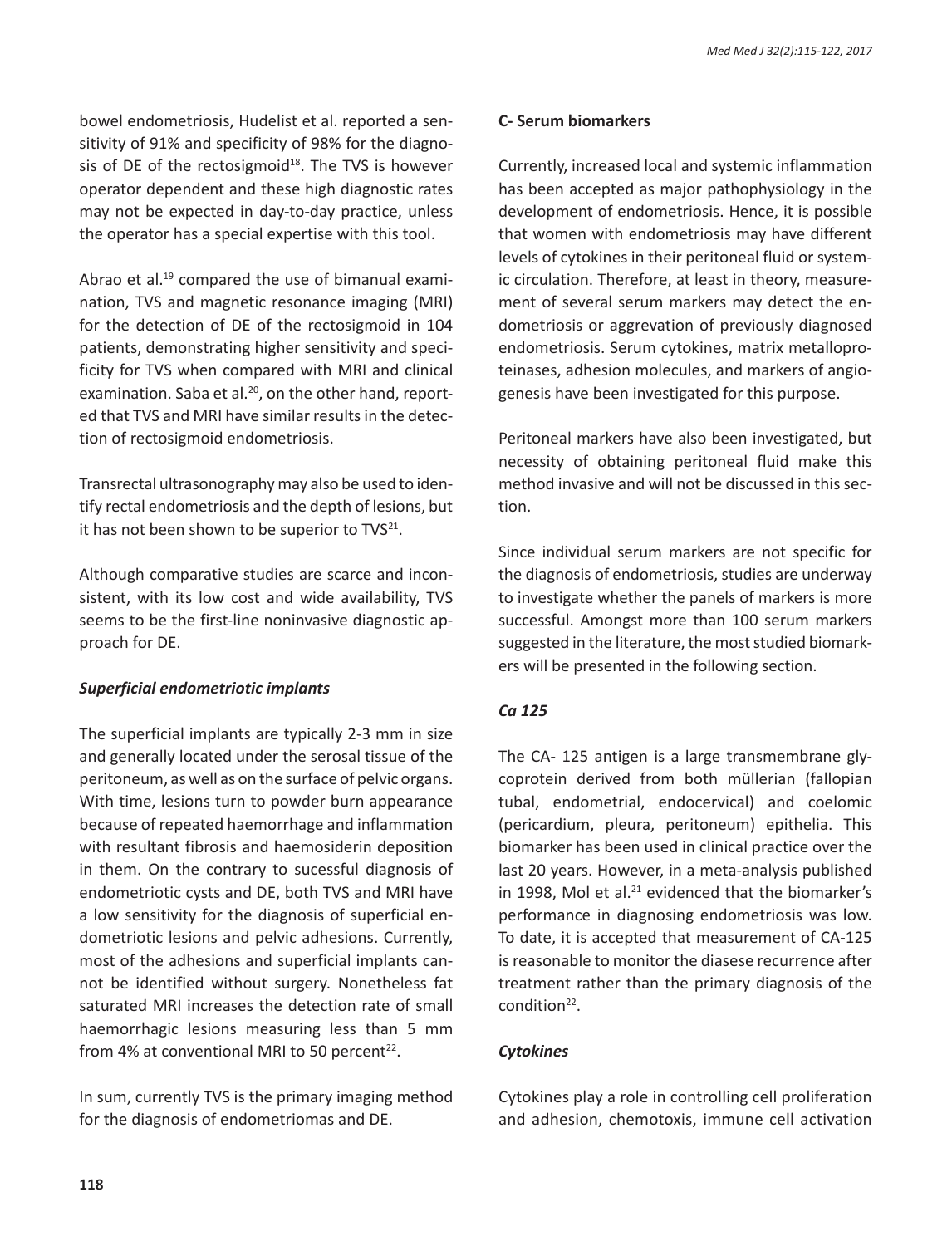and motility. They are secreted into the extra-cellular environment by leucocytes, macrophages and other inflammatory cells. It has been hypothesized that a change in the function of the immune cells in the peritoneal environment may be an important factor for the development of endometriotic lesions<sup>23,24</sup>.

#### *Interleukin 6 (IL-6)*

Numerous investigations have reported a relationship between serum IL-6 levels and endometriosis, however the results are conflicting and a certain cut-off level of IL-6 for the diagnosis of endometriosis has not been standardized. In case of higher IL-6 levels, a sensitivity of 75-90% and specifity of 51- 83.3% have been reported for the diagnosis of endometriosis<sup>25-27</sup>. In their prospective cohort study, on the other hand, Somigliana et al.<sup>28</sup> reported that women with and without endometriosis have similar levels of IL-6. Similarly, Seeber et al.<sup>29</sup> have investigated the use of putative serum markers including tumor necrosis factor-alpha, interleukin-6, macrophage chemotactic protein-1, macrophage migration inhibitory factor, interferon-gamma, and CA-125 for the diagnosis of disease, and they reported that only combination of these markers may aid in the detection of endometriosis rather than using them singly.

# *Interleukin 8 (IL-8)*

IL-8, also known as neutrophil chemotactic factor, is a chemokine produced by macrophages and stimulates activation and chemotaxis of neutrophils. Whilst peritoneal fluid or endometrioma fluid levels of IL-8 may be raised, a significant difference in serum IL-8 levels between women with endometriosis and healthy controls was not found<sup>30-32</sup>. In different studies however, serum IL-8 levels were higher in women with early endometriosis and endometriomas than controls $33,34$ . To date, there is not enough evidence for the diagnostic value of IL-8 alone in endometriosis.

# *Tumour necrosis factor-alpha (TNF-a)*

TNF-a is produced chiefly by activated macrophages and involved in systemic inflammation with its proinflammatory and pro-angiogenic features. Studies have shown inconsistent results on serum TNF-a levels in cases with endometriosis.

Some authors reported lack of any difference between serum levels of TNFa in women with endometriosis and healthy controls $26,32$ , others showed elevated levels of serum TNFa in patients with the condition<sup>27,35</sup>. In addition, Cho et al. $36$  indicated lack of any difference in serum and urinary levels of TNFa between healthy women and patients with minimal and mild endometriosis, but showed a significant increase in women with advanced stage of endometriosis. On the contrary, one further study demonstrated raised serum TNFa levels in women with early endometriosis and decreasing levels with more advanced disease, whilst the serum level of TNF-a was undetectable in control women<sup>33</sup>.

# *Monocyte chemotactic protein- 1 (MCP-1)*

MCP-1 is a major chemoattractant cytokine that is produced by fibroblasts in response to tissue injury, or inflammation. It is known that peritoneal macrophages are often increased in women with the endometriosis compared with controls. It has been reported that women with endometriosis with early or advanced stages have significantly higher blood MCP-1 levels than control subjects $33,37-39$ . Othman et al.24 investigated MCP-1 as a part of a combination of potential serum biomarkers. They showed that MCP-1 levels were higher in women with endometriosis, IL-6 was a better marker to differentiate between the healthy controls and endometriosis patients; the use of combination of MCP-1 and IL-6 was not able to improve sensitivity or specificity of noninvasive diagnosis of endometriosis.

# *Other cytokines*

IL-1a, IL1b, IL-2, -4, -10, -12, -13, -15, -18, TGF-B, and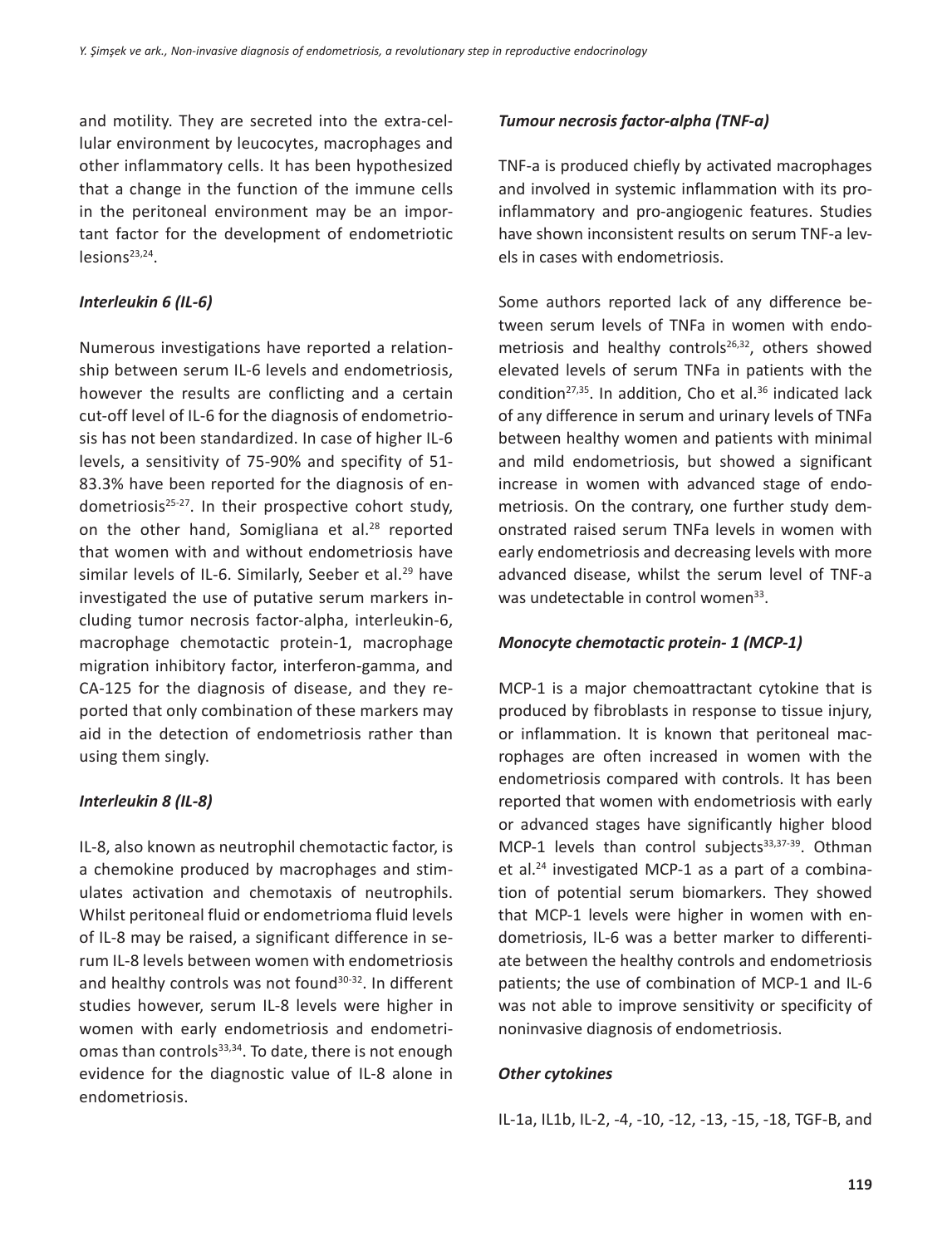RANTES (regulated on activation normal T cell expressed and secreted) are frequently investigated biomarkers for non-invasive diagnosis of endometriosis. Several conflicting results have been reported and no definitive conclusion has been reached<sup>26,27,32,40-43</sup>.

#### *Antibodies*

Endometriosis have been found to be related with defective cell-mediated immunity and activated humoral immunity<sup>5</sup>. Therefore, an extensive ongoing research has been focused on circulating autoantibodies that may be a marker of endometriosis or involved in disease progress. Total immunoglobulin levels, anti-endometrial antibodies, specific markers including antibodies against progestagen-associated endometrial protein, antibodies directed against carbonic anhydrase, anti-laminin-1 antibodies, anti-cardiolipin antibodies were investigated in women with or without endometriosis, however the results have been scarce to reach a definitive conclusion<sup>44-47</sup>.

#### **D- Eutopic endometrial markers**

Biological features of eutopic endometrium of women with endometriosis may differ from the endometrial tissue of healthy controls. Different gene expression profile in eutopic endometrium of patients with endometriosis have been clearly shown in either experimental and human studies which causes these cells to have unique characteristics that facilitate their survival outside the uterine cavity<sup>48-55</sup>. Therefore sampling of endometrial tissue from women with presumptive diagnosis of endometriosis might help to confirm the diagnosis of the condition. Although promising, these endometrial markers are investigational and none of them can be used in clinical practice, currently.

#### **Conclusion**

As a widely investigated gynecological condition, definitive noninvasive diagnosis of endometriosis should deserve much more attention than the current status. Development of accurate and noninvasive diagnostic tests for women with endometriosis is an unevitable need in reproductive medicine and this target was emphasized at the international consensus workshop at the 10<sup>th</sup> World Congress of Endometriosis in 2008<sup>6</sup>. Easily applicable, widely-available, operator-independent noninvasive diagnostic methods with high sensitivity would help to timely treatment of patients and to better understand the disease pathophysiology. Noninvasive diagnostic tests would also reduce surgey associated risks and high costs. Although various serum markers and imaging modalities have been explored to date, none of them have been applied routinely in clinical practice and surgery is still the mainstay for the diagnosis and classification of the disease.

#### **References**

- 1. Melis GB, Ajossa S, Guerriero S, Paoletti AM, Angiolucci M, Piras B, Caffiero A, Mais V. Epidemiology and diagnosis of endometriosis. *Ann N Y Acad Sci* 1994;734:352-357. https://doi.org/10.1111/j.1749-6632.1994.tb21765.x
- 2. Gao X, Outley J, Botteman M, Spalding J, Simon JA, Pashos CL. Economic burden of endometriosis. *Fertil Steril* 2006;86(6):1561-72. https://doi.org/10.1016/j.fertnstert.2006.06.015
- 3. Garry R. Diagnosis of endometriosis and pelvic pain. *Fertil Steril* 2006;86(5):1307-9. https://doi.org/10.1016/j.fertnstert.2006.06.045
- 4. Ballard K, Lowton K, Wright J. What's the delay? A qualitative study of women's experiences of reaching a diagnosis of endometriosis. *Fertil Steril* 2006;86(5):1296-30 https://doi.org/10.1016/j.fertnstert.2006.04.054
- 5. Somigliana E, Vercellini P, Vigano' P, Benaglia L, Crosignani PG, Fedele L. Non-invasive diagnosis of endometriosis: the goal or own goal? *Hum Reprod* 2010;25(8):1863-8. https://doi.org/10.1093/humrep/deq141
- 6. Rogers PA, D'Hooghe TM, Fazleabas A, Gargett CE, Giudice LC, Montgomery GW, Rombauts L, Salamonsen LA, Zondervan KT. Priorities for endometriosis research: recommendations from an international consensus workshop. *Reprod Sci*  2009;16:335-346. https://doi.org/10.1177/1933719108330568
- 7. Eskenazi B, Warner M. Epidemiology of endometriosis. *Obstet Gynecol Clin North Am* 1997;24(2):235-58. https://doi.org/10.1016/S0889-8545(05)70302-8
- 8. Ballard KD, Seaman HE, de Vries CS, Wright JT. Can symptomatology help in the diagnosis of endometriosis? Findings from a national case-control study--Part 1. *BJOG* 2008;115(11):1382-91. https://doi.org/10.1111/j.1471-0528.2008.01878.x
- 9. Eskenazi B, Warner M, Bonsignore L, Olive D, Samuels S, Vercellini P. Validation study of nonsurgical diagnosis of endometriosis. *Fertil Steril* 2001;76(5):929-35. https://doi.org/10.1016/S0015-0282(01)02736-4
- 10. Spaczynski RZ, Duleba AJ. Diagnosis of endometriosis. *Semin*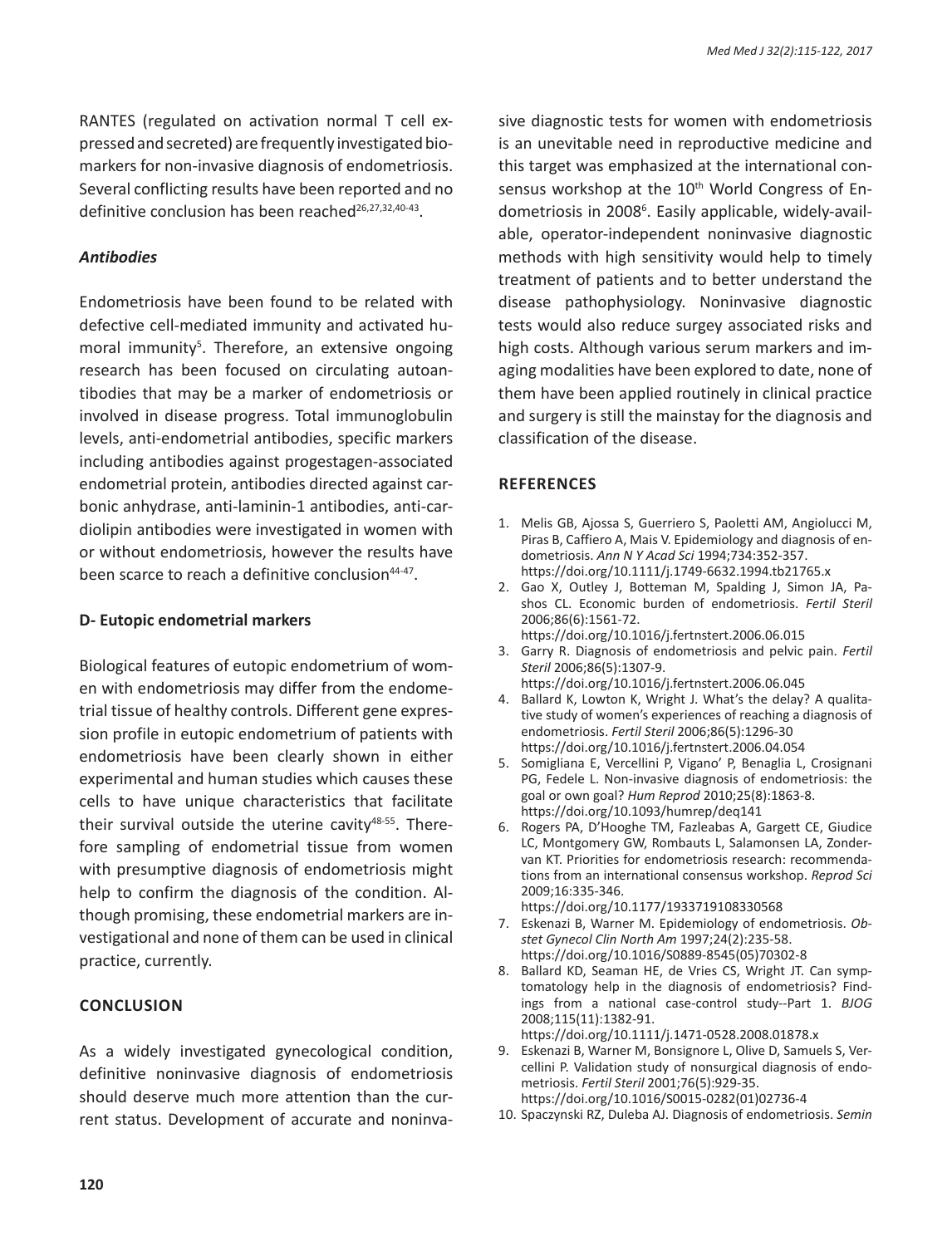*Reprod Med* 2003;21(2):193-208. https://doi.org/10.1055/s-2003-41326

11. Koninckx PR, Meuleman C, Oosterlynck D, Cornillie FJ. Diagnosis of deep endometriosis by clinical examination during menstruation and plasma CA-125 concentration. *Fertil Steril*  1996;65(2):280-7.

https://doi.org/10.1016/S0015-0282(16)58086-8

- 12. Martin DC, Ling FW. Endometriosis and pain. *Clin Obstet Gynecol* 1999;42(3):664-86.
- https://doi.org/10.1097/00003081-199909000-00019 13. Chapron C, Dubuisson JB, Pansini V, Vieira M, Fauconnier A, Barakat H and Dousset B. Routine clinical examination is not sufficient for diagnosing and locating deeply infiltrating endometriosis. *J Am Assoc Gynecol Laparosc* 2002;9:115-119. https://doi.org/10.1016/S1074-3804(05)60117-X
- 14. Moore J, Copley S, Morris J, Lindsell D, Golding S and Kennedy S. A systematic review of the accuracy of ultrasound in the diagnosis of endometriosis. *Ultrasound Obstet Gynecol*  2002;20:630-634.

https://doi.org/10.1046/j.1469-0705.2002.00862.x

- 15. Van Holsbeke C, Van Calster B, Guerriero S, Savelli L, Paladini D, Lissoni AA, Czekierdowski A, Fischerova D, Zhang J, Mestdagh G et al. Endometriomas: their ultrasound characteristics. *Ultrasound Obstet Gynecol* 2010;35:730-740. https://doi.org/10.1002/uog.7668
- 16. Bianek-Bodzak A, Szurowska E, Sawicki S, Liro M. The importance and perspective of magnetic resonance imaging in the evaluation of endometriosis. *Biomed Res Int*  2013;2013:436589.

https://doi.org/10.1155/2013/436589

- 17. Bazot M, Thomassin I, Hourani R, Cortez A, Darai E. Diagnostic accuracy of transvaginal sonography for deep pelvic endometriosis. *Ultrasound Obstet Gynecol* 2004;24:180-185. https://doi.org/10.1002/uog.1108
- 18. Hudelist G, English J, Thomas AE, Tinelli A, Singer CF and Keckstein J. Diagnostic accuracy of transvaginal ultrasound for non-invasive diagnosis of bowel endometriosis: systematic review and meta-analysis. *Ultrasound Obstet Gynecol*  2011;37:257-263.

https://doi.org/10.1002/uog.8858

- 19. Abrao MS, Goncalves MO, Dias JA Jr, Podgaec S, Chamie LP, Blasbalg R. Comparison between clinical examination, transvaginal sonography and magnetic resonance imaging for the diagnosis of deep endometriosis. *Hum Reprod* 2007;22:3092-3097. https://doi.org/10.1093/humrep/dem187
- 20. Saba L, Guerriero S, Sulcis R et al. MRI and "tenderness Guided" transvaginal ultrasonography in the diagnosis of rectosigmoid endometriosis. *Journal of Magnetic Resonance Imaging* 2012;35(2):352-360. https://doi.org/10.1002/jmri.22832
- 21. Takahashi K, Okada S, Ozaki T, Kitao M, Sugimura K. Diagnosis of pelvic endometriosis by magnetic resonance imaging using "fat-saturation" technique. *Fertil Steril* 1994;62(5):973-7. https://doi.org/10.1016/S0015-0282(16)57060-5
- 22. Kennedy S, Bergqvist A, Chapron C, et al. ESHRE Special Interest Group for Endometriosis and Endometrium Guideline Development Group. ESHRE guideline for the diagnosis and treatment of endometriosis. *Hum Reprod* 2005;20(10):2698-2704.

https://doi.org/10.1093/humrep/dei135

23. Mol B, Bayram N, Lijmer J, Wiegerinck M, Bongers M, Veen Fvd, Bossuyt P. The performance of CA-125 measurement in the detection of endometriosis: a meta-analysis. *Fertil Steril*  1998;70:1101-1108.

https://doi.org/10.1016/S0015-0282(98)00355-0

- 24. Matalliotakis IM, Arici A, Goumenou AG, Katassos T, Karkavitsas N, Koumantakis EE. Comparison of the effects of leuprorelin acetate and danazol treatments on serum CA-125 levels in women with endometriosis. *Int J Fertil Womens Med* 2004;49:75-78.
- 25. Agic A, Xu H, Finas D, Banz C, Diedrich K, Hornung D. Is endometriosis associated with systemic subclinical inflammation? *Gynecol Obstet Invest* 2006;62(3):139-47. https://doi.org/10.1159/000093121
- 26. Kyama CM, Debrock S, Mwenda JM, D'Hooghe TM. Potential involvement of the immune system in the development of endometriosis. *Reprod Biol Endocrinol* 2003;2(1):123.
- 27. Martinez S, Garrido N, Coperias JL, Pardo F, Desco J, Garcia-Velasco JA, Simon C, Pellicer A. Serum interleukin-6 levels are elevated in women with minimal-mild endometriosis. *Hum Reprod* 2007;22:836-842.

https://doi.org/10.1093/humrep/del419

- 28. Othman EE-D, Hornung D, Salem HT, Khalifa EA, El-Metwally TH, Al-Hendy A. Serum cytokines as biomarkers for nonsurgical prediction of endometriosis. *Eur J Obstet Gynecol Reprod Biol* 2008;137:240-246. https://doi.org/10.1016/j.ejogrb.2007.05.001
- 29. Bedaiwy MA, Falcone T, Sharma RK, Goldberg JM, Attaran M, Nelson DR et al. Prediction of endometriosis with serum and peritoneal fluid markers: a prospective controlled trial. *Hum Reprod* 2002;17:426-31.

https://doi.org/10.1093/humrep/17.2.426

- 30. Somigliana E, Viganò P, Tirelli AS, Felicetta I, Torresani E, Vignali M, Di Blasio AM. Use of the concomitant serum dosage of CA 125, CA 19-9 and interleukin-6 to detect the presence of endometriosis. Results from a series of reproductive age women undergoing laparoscopic surgery for benign gynaecological conditions. *Hum Reprod* 2004;19(8):1871-6. https://doi.org/10.1093/humrep/deh312
- 31. Seeber B, Sammel MD, Fan X, Gerton GL, Shaunik A, Chittams J, Barnhart KT. Panel of markers can accurately predict endometriosis in a subset of patients. *Fertil Steril* 2008;89:1073-1081.

https://doi.org/10.1016/j.fertnstert.2007.05.014

- 32. Gazvani M, Christmas S, Quenby S, Kirwan K, Johnson P, Kingsland C. Peritoneal fluid concentrations of interleukin-8 in women with endometriosis: relationship to stage of disease. *Hum Reprod* 1998; 13:1957-1961. https://doi.org/10.1093/humrep/13.7.1957
- 33. Darai E, Detchev R, Hugol D, Quang NT. Serum and cyst fluid levels of interleukin (IL) -6, IL-8 and tumour necrosis factor-alpha in women with endometriomas and benign and malignant cystic ovarian tumours. *Hum Reprod* 2003;18:1681-1685. https://doi.org/10.1093/humrep/deg321
- 34. Kalu E, Sumar N, Giannopoulos T, Patel P, Croucher C, Sherriff E, Bansal A. Cytokine profiles in serum and peritoneal fluid from infertile women with and without endometriosis. *J Obstet Gynaecol Res* 2007;33:490-495. https://doi.org/10.1111/j.1447-0756.2007.00569.x
- 35. Pizzo A, Salmeri FM, Ardita FV, Sofo V, Tripepi M, Marsico S. Behaviour of cytokine levels in serum and peritoneal fluid of women with endometriosis. *Gynecol Obstet Invest*  2002;54:82-87.

https://doi.org/10.1159/000067717

36. Ohata Y, Harada T, Miyakoda H, Taniguchi F, Iwabe T, Terakawa N. Serum interleukin-8 levels are elevated in patients with ovarian endometrioma. *Fertil Steril* 2008;90:994-999. https://doi.org/10.1016/j.fertnstert.2007.07.1355